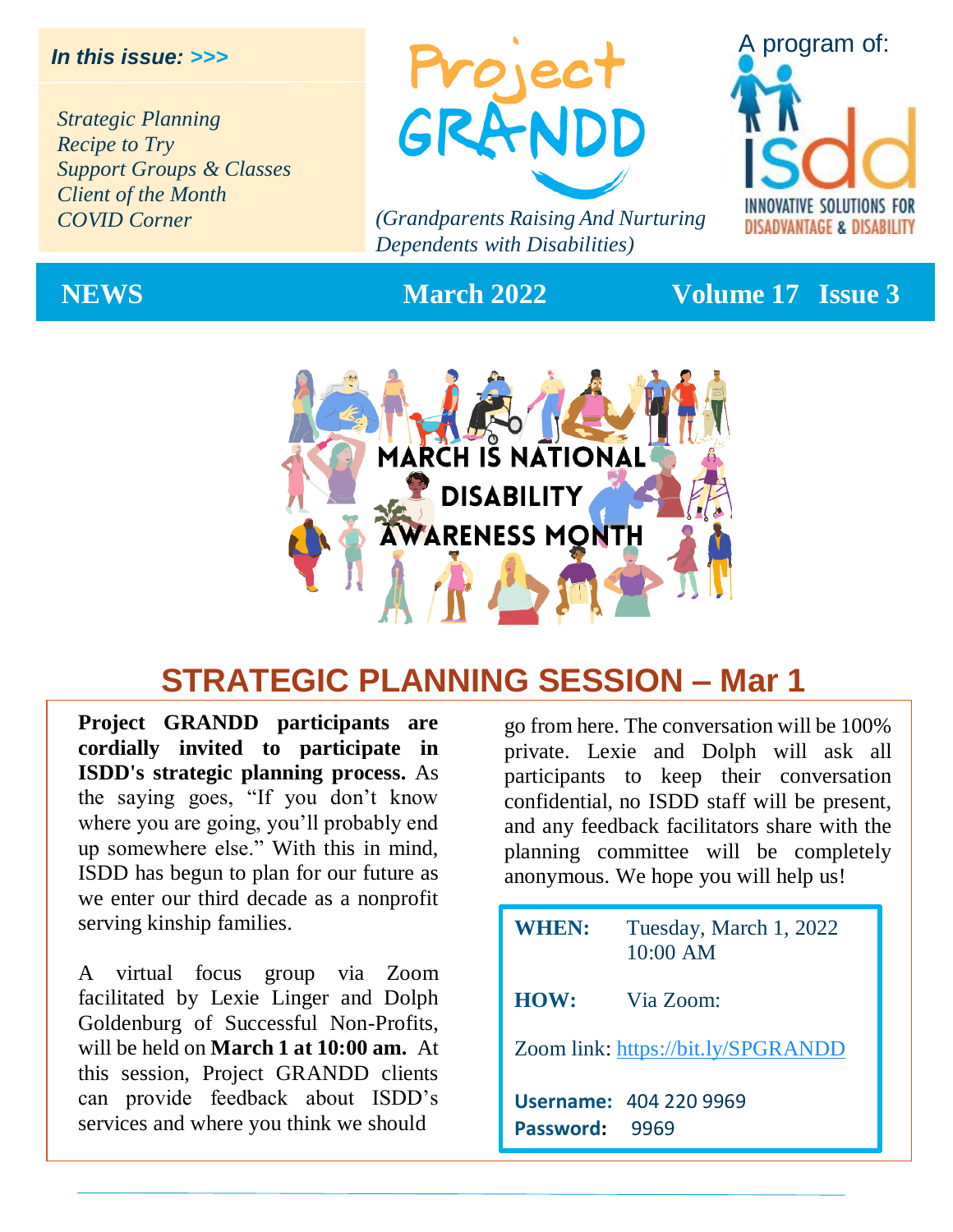#### **Fun & Free things to do!**

**Painting Event!!** Join Oak Street Health-South DeKalb with Kimberly Edwards for a fun event! Painting supplies and instructions are included. Light refreshments will be served. **RSVP required**: call 770-508-0991, ask for Callie.

**03/05 & 03/19 @11AM-1PM. 2732 Candler Road, Decatur, GA 30034.**

#### *Recipe to try: Slow Cooker Beef Stew*

Ingredients: 1lb beef stew meat, 2 medium potatoes, peeled and cubed, 1 can beef broth, 1 can diced tomatoes, 1 medium sweet onion, chopped, 2 medium carrots, 3 bay leaves, ½ teaspoon of salt, dried thyme and chili powder, ¼ teaspoon pepper, 2 tablespoon cornstarch, 1 tablespoon cold water, ½ cup of frozen corn and frozen peas.

Directions: Combine first 11 ingredients, cover and cook on low for 7-8 hours or until meat is tender. Remove bay leaves. In a small bowl, combine cornstarch and cold water and mix until smooth. Add cornstarch mixture into stew. Add frozen veggies to stew. Cover and cook on high for 30 minutes or until thickened. ENJOY!!



## *Virtual Support Groups* >>>

*Due to COVID-19 our group programming is offered virtually via Google Meet. Use the links below to join by computer, tablet or smart phone. You can also dial in to participate by phone.*

**USE VIDEO IF YOU CAN TO SEE EVERYONE IN THE GROUPAND ENJOY THE PRESENTATIONS!**

| <b>Adult Support</b> |                                | Google Meet: https://bit.ly/ISDDAdult                           |
|----------------------|--------------------------------|-----------------------------------------------------------------|
| $10a.m. - 12p.m.$    | 03/08 Educational Rights $\&$  | Phone: 414-600-9528,                                            |
|                      | Special Ed. Legal issues:      | PIN: 888 104 633#                                               |
|                      | <b>Currey Hitchens</b>         |                                                                 |
|                      | 03/15 Behavior Support         | For $03/15$ - Zoom meeting:                                     |
|                      | Training: Melissa Fortson, PhD | https://bit.ly/3sey53Q                                          |
|                      |                                | 03/22 Effective Communication Phone: 646 558 8656, PIN: 840 180 |
|                      | 03/29 Support & Sharing        | 35275#                                                          |
| <b>Child Support</b> | 03/02 Sharing & Games          | Google Meet: https://bit.ly/ISDDChild                           |
| 6p.m. - 7p.m.        |                                | Phone: 617-675-4444, PIN: 730 691 702                           |
|                      |                                | 0287#                                                           |
| <b>Teen Support</b>  | 03/09 Sharing & Games          | Google Meet: https://bit.ly/ISDDTeen                            |
| 6p.m. - 7p.m.        |                                | Phone: 929-226-1946, PIN:508 364 396#                           |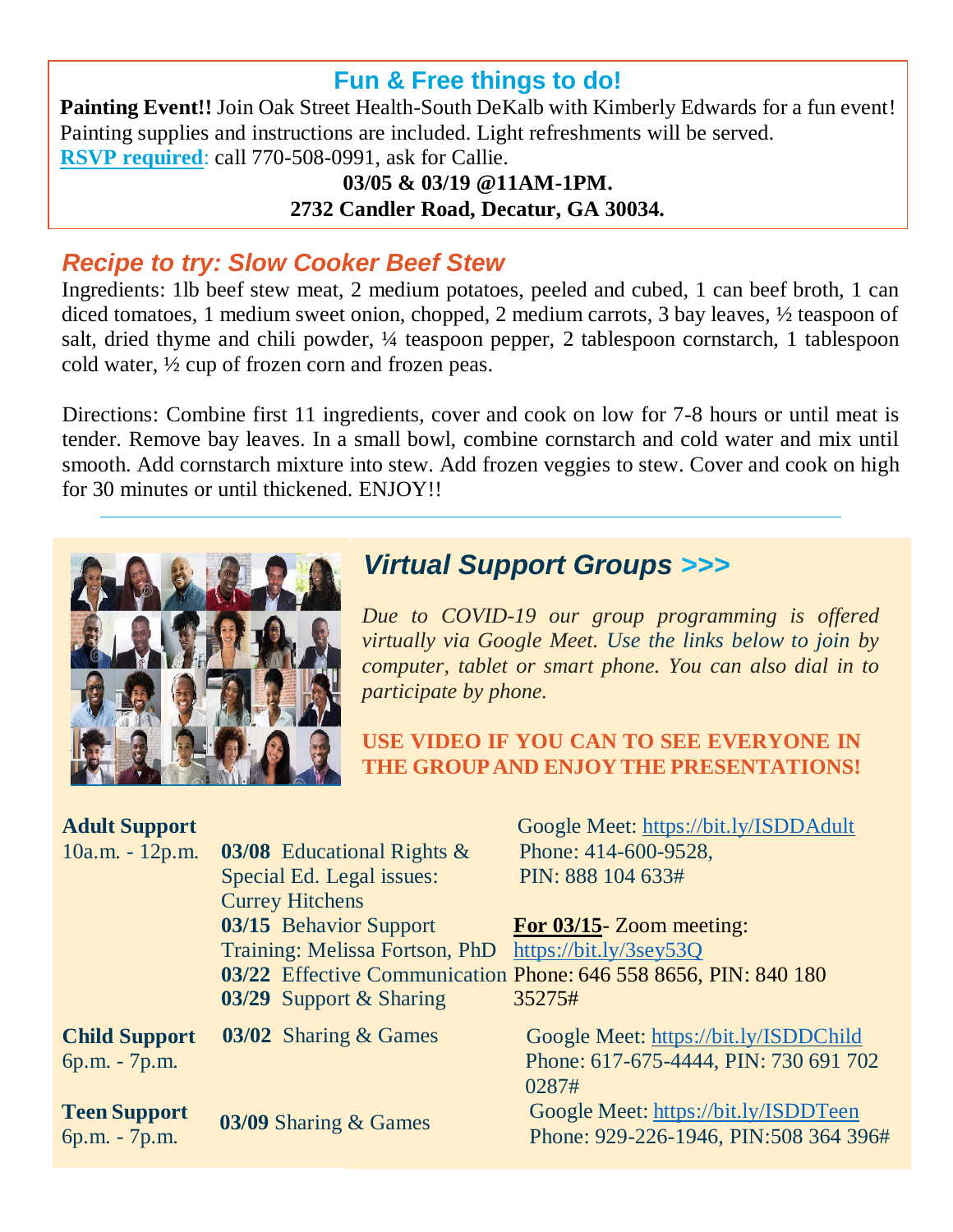## *Client of the Month: Annie Jefferson*

*Each month we select a Project GRANDD caregiver tohighlight so we can get to know each other.*

#### **Age:** 77

**Currently Raising:** Zyasya Smith

**Favorite Activity with the children:** Cook and look at old family photos.

**Favorite quote:** "Draw near to God and He will draw near to you" James 4:5

**Favorite TV show or hobby:** Family Feud and gardening

**Member of Project GRANDD since:** 2019

**Why she was chosen:** Ms. Annie is always present and attentive during our adult support groups. And, her granddaughter, Zyasya is always eager and ready in our children's support group.

## **COVID Corner>>>>>**

**What can we do to lessen the spread of COVID-19? GET VACCINATED!!**

Children 5 and under are now eligible for the COVID-19 vaccine. Visit vaccines.gov, text your zip code to 438829 or call1-800- 232-0233 to find a location near you.

## **Need PPE?**

ISDD has FREE KN95 masks and hand sanitizer available for pick up. Transportation stipend is available. Contact your case manager or Anastasia 440-310-3458 for more information.













### **Waterfall Foundation**

**United Way of Greater Atlanta** 





The Brookdale Foundation Group

**Thompson Fund & Dyer Family Fund of the Community Foundation for Greater Atlanta**